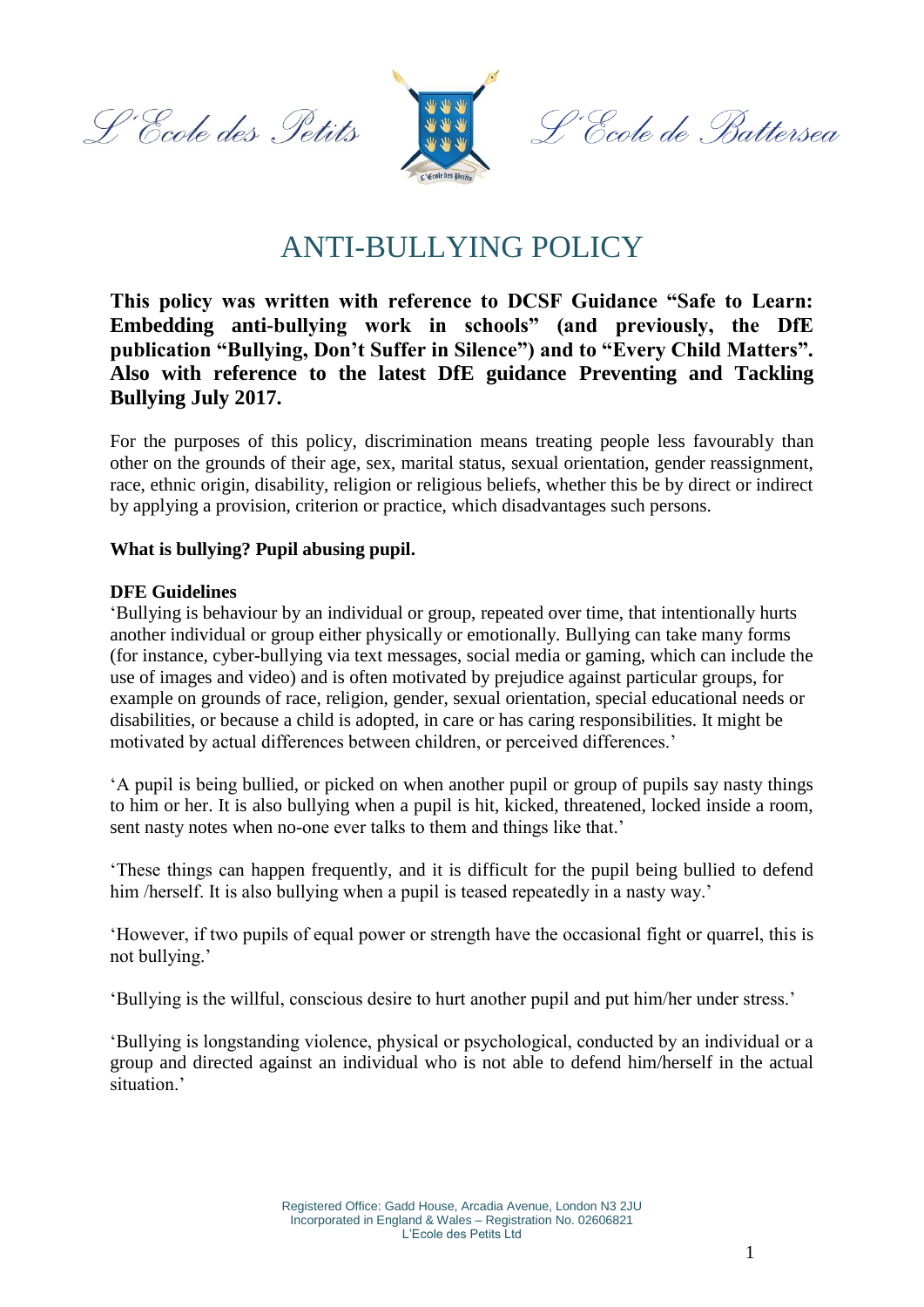L'Ecole des Petits



L'Ecole de Battersea

#### **Bullying normally has three things in common:**

- 1. Deliberately hurtful behaviour
- 2. Repeated over a period of time
- 3. Difficulty for those being bullied to defend themselves.

#### **Four main types of bullying:**

1. Physical – hitting, kicking, taking belongings

- 2. Verbal name-calling, insulting, making racist remarks, winding-up
- 3. Indirect spreading nasty stories about someone, excluding someone

from social groups

4. Cyberbullying - using technology – mobile phone, social networks,email etc. to deliberately hurt another person.

#### **Statement of intent:**

At L'Ecole des Petits & L'Ecole de Battersea, staff, parents and children work together to create a caring, friendly, safe, learning environment. The school's aim is to raise the selfesteem of all L'Ecole des Petits & L'Ecole de Battersea pupils and create an atmosphere of mutual respect. Bullying of any kind is unacceptable at our school and will not be tolerated. Everyone connected with the school, in any capacity, will be tolerant of others, regardless of age, size, race, religion, interests, abilities or disabilities.

At L'Ecole des Petits & L'Ecole de Battersea, there has historically been little evidence of bullying. It is not an issue that has been predominant in the school, it is not an activity that pupils are especially aware of, and it is not a subject that we intentionally bring to their notice without cause. However, it is everyone's responsibility to aim to prevent occurrences of bullying and to deal with any incidents quickly and effectively.

#### **Objectives**

· All teaching and non-teaching staff, pupils and parents should have a shared understanding of what bullying is.

· All teaching and non-teaching staff should know what the school policy and procedures are on bullying and follow them when bullying is reported.

· All parents should know what the school policy is on bullying and should know what to do if bullying arises.

· As a school, we take bullying seriously. Pupils and parents should be assured that they will be supported when bullying is reported.

· To raise awareness of the school's expectations in terms of behaviour and to adhere to our Code of Conduct.

· To promote an open atmosphere in which victims and witnesses know that it is right 'to tell'.

· To work with staff so that they can identify different types of bullying and know how to deal with cases sensitively, supportively and effectively.

· To work with children in a range of ways to equip them with social and emotional skills in order to reduce bullying and to be able to counter and deal with bullying.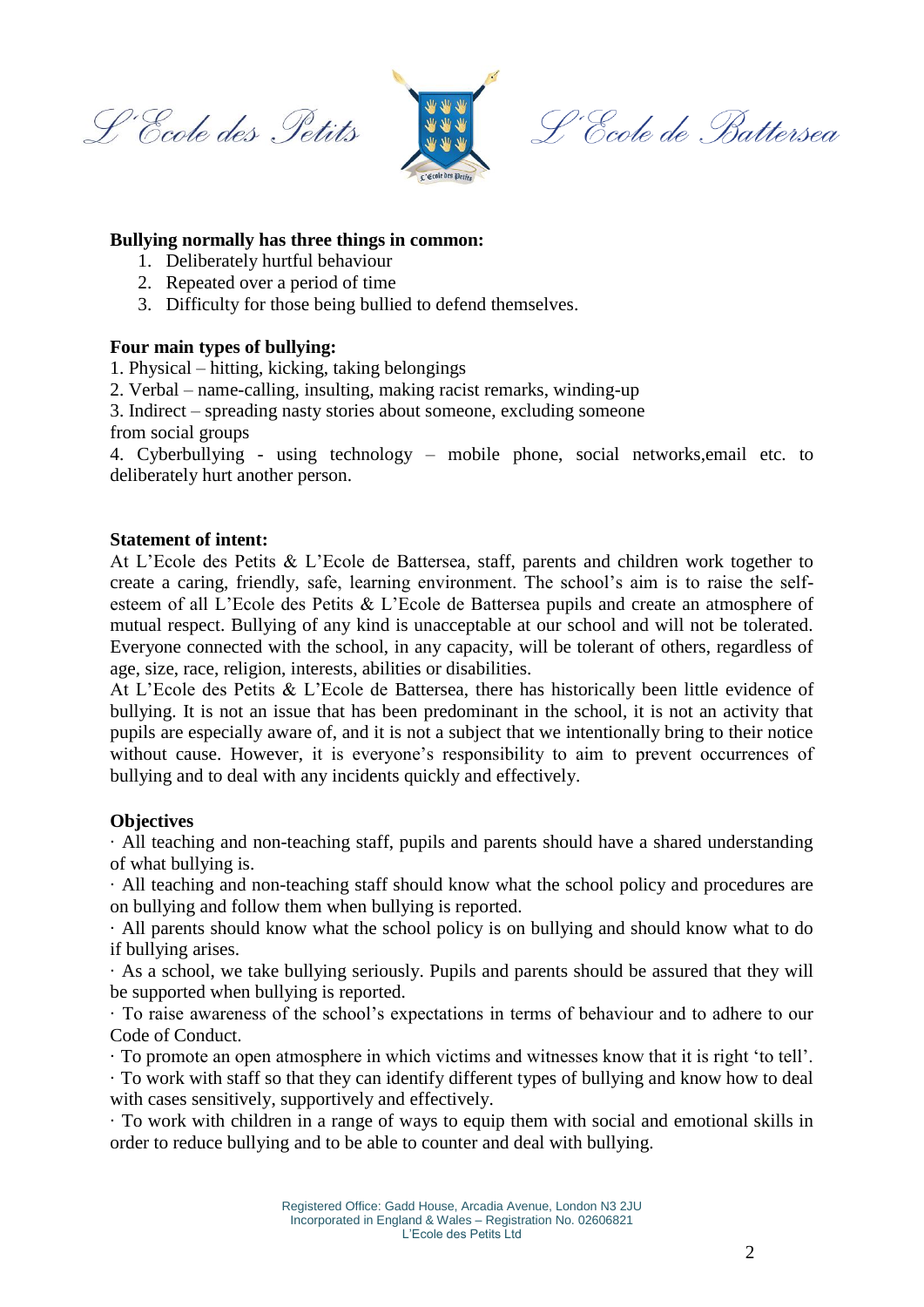L'Ecole des Petits



L'Ecole de Battersea

#### **Staff:**

· Discuss the school's definition of bullying annually to ensure common understanding.

· Train all staff to recognise early signs of bullying and signs of possible victims. (See Appendix A)

· Teachers on duty are to monitor the play and behaviour of children carefully

· All staff listen, believe, act. Staff are to follow these 5 key points taken from the DfE pack '**Bullying. Don't suffer in silence'** and **'Preventing and Tackling Bullying'**:

- 1. Never ignore suspected bullying
- 2. Do not make premature assumptions

3. Listen carefully to all accounts- several pupils saying the same thing does not necessarily mean they are telling the truth

4. Adopt a problem-solving approach which moves pupils along from self-justification

5. Follow up repeatedly, checking that bullying has not resumed

Inform and involve parents where appropriate.

Involves outside agencies where appropriate.

#### **Pupils:**

Children will learn in their own time through a combination of direct discussion about bullying and indirect strategies in teaching and other aspects of the school. This is not, however, a subject that is brought consciously to children's' attention if it is not required.

#### **Parents:**

· Parents are encouraged to work in partnership with the school to achieve better relationships between pupils.

· Parents should be aware that the class teacher is the key link between home and school and no problem is considered too small.

· We provide parents with information on social media internet safety.

Parents should contact the form teacher if they are concerned about their child being unsettled or if they suspect they may be involved in bullying or being bullied.

For all serious cases of bullying, parents will be asked to take part in discussions about what strategies should be used to support the action taken by the school.

· Parents of both victims and bullies will be supported by the school. Any concerns raised by parents will be sympathetically heard and investigated.

#### **Cyberbullying (see additional guidance listed at the end of the policy)**

At L'Ecole des Petits & L'Ecole de Battersea the children are of a young age (six years max at L'Ecole des Petits and 11 at L'Ecole de Battersea) and as such do not have free access to the Internet or mobile phones, (which are not permitted on the premises), and are therefore unlikely to be subject to this risk at school. We are however vigilant to the possibility of an occurrence.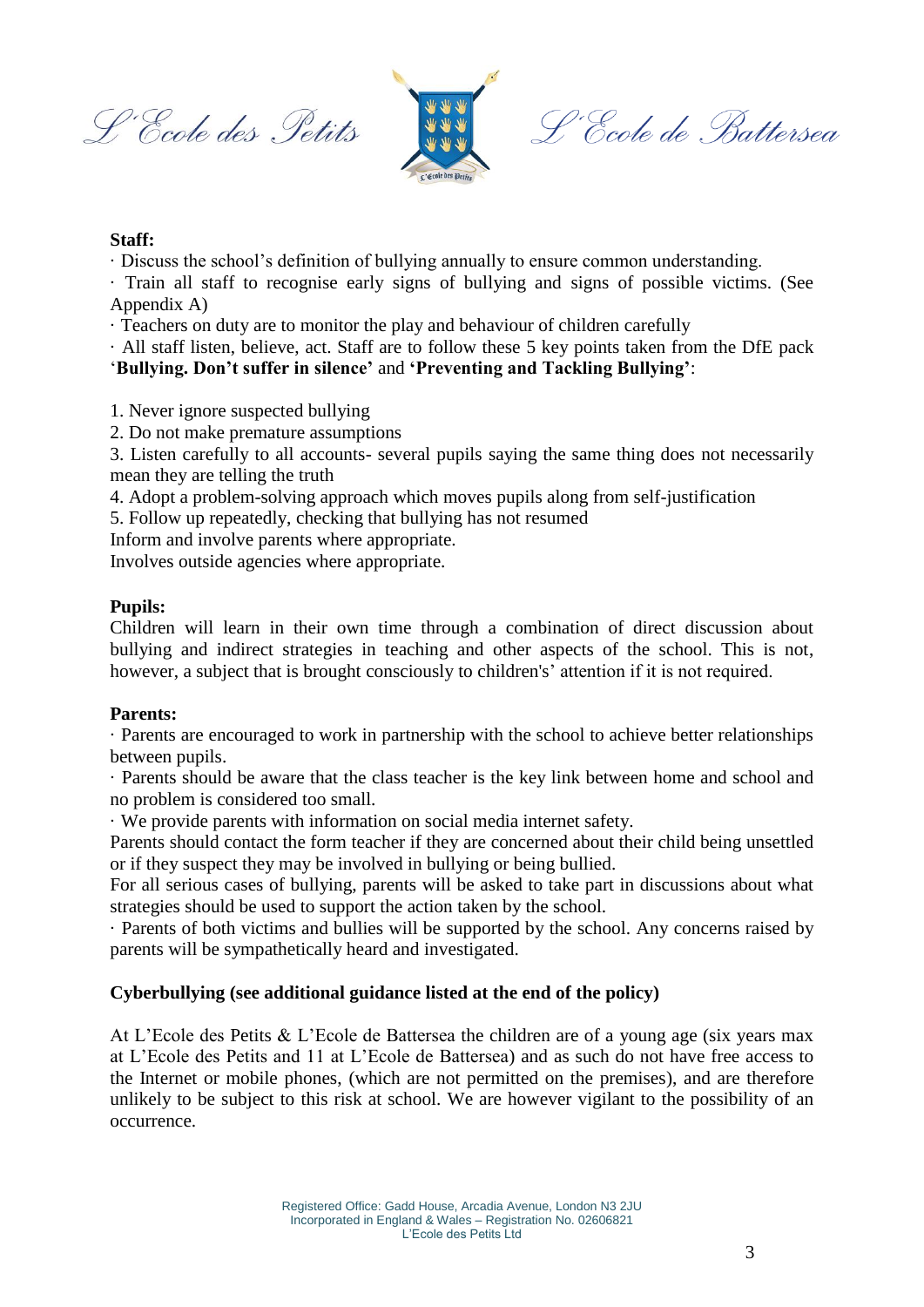L'Ecole des Petits



L'École de Battersea

#### **Strategies for dealing with bullying**

The following is a list of actions available to staff depending on the perceived seriousness of the situation. The emphasis is always on a caring, listening approach as bullies are often victims too- that is why they bully.

· Discussions at length with the victim. This will require patience and understanding. Remember , listen, believe, act.

· Identify the bully/bullies. Obtain witnesses if possible. Advise the class teacher and the Headteacher in each case.

· Discussions with the bully. Confront them with the details and ask them to tell the truth about the situation/ incident. Make it clear that bullying is not acceptable at L'Ecole des Petits & L'Ecole de Battersea.

· If they do not own up, investigate further. If it is clear that they are lying, continue with the procedure. Children usually own up if presented with all the facts.

· If they own up, follow the procedure outlined below.

· Hold separate discussions with the parents of the victim and the bully.

· Sanctions for the bully may include withdrawal from favoured activities, loss of breaktimes, exclusion from the school depending on the perceived severity of the incident.

· Through on-going discussions, help the bully to face and understand the consequences of his/her actions, to take responsibility and to move on.

· Continue monitoring the situation (observing at playtimes/lunchtimes and by having discussions with the victim to ensure no repetition).

· As the behaviour of the bully (hopefully) improves, then favoured activities can be reinstated, and the child should be praised for good behaviour. This will re-build the child's self-esteem , which may have been damaged after being caught bullying or which may have been low anyway- hence the bullying.

· If the measures that the school has taken are ineffective with regard to a child, then in consultation with the parents, counselling may be sought from outside.

· Where groups of children are involved or a culture of bullying is perceived to be developing in a class; the class teacher will address the issue through discussions or debates. The Headteacher may be asked to intervene and speak to the class.

#### **Monitoring and evaluation:**

· Accurate records are kept of all incidents involving bullying.

· The staff will identify potential 'hot spots' in the school and the grounds, in order to identify areas and times where children might feel vulnerable or at risk.

· This policy is to be reviewed annually, at the end of each academic year.

· Monitoring information and feedback from staff, pupils and parents any required changes to the policy or procedures will be discussed/amended.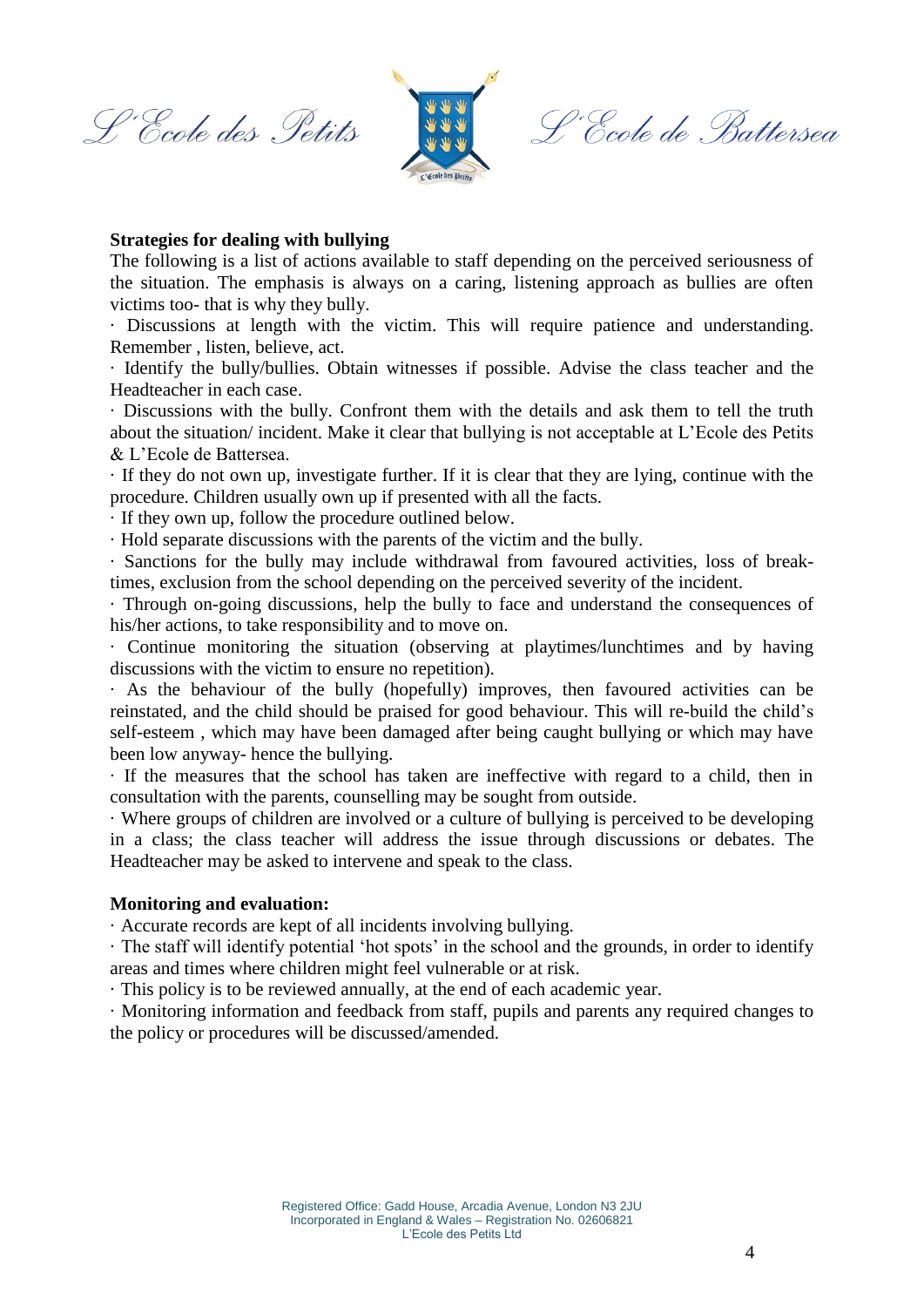L'Ecole des Petits



L'École de Battersea

## **Help Organisations:**

| <b>Internet Matters</b><br><b>KiDSCAPE</b><br>Education (ACE) | Bullying online               |
|---------------------------------------------------------------|-------------------------------|
|                                                               | <b>Anti-Bullying Alliance</b> |
|                                                               |                               |
|                                                               |                               |
|                                                               | Chrildren's Legal centre      |
|                                                               | <b>Parentline Plus</b>        |
|                                                               | Childline                     |
|                                                               | <b>Advisory Centre for</b>    |
|                                                               |                               |

[www.bullying.co.uk](http://www.bullying.co.uk/) <https://anti-bullyingalliance.org.uk/> <https://www.internetmatters.org/issues/cyberbullying/> <https://www.kidscape.org.uk/> 0845 345 4345 0808 800 2222 | 020 7713 0089 0800 1111 020 7354 8321

This document, although correct at the time of publication, does not form a contract between the recipient and the School. The School reserves the right to make changes at any time which it considers to be necessary for legal, administrative or educational reasons.

**Reviewed September 2021**

Registered Office: Gadd House, Arcadia Avenue, London N3 2JU Incorporated in England & Wales – Registration No. 02606821 L'Ecole des Petits Ltd